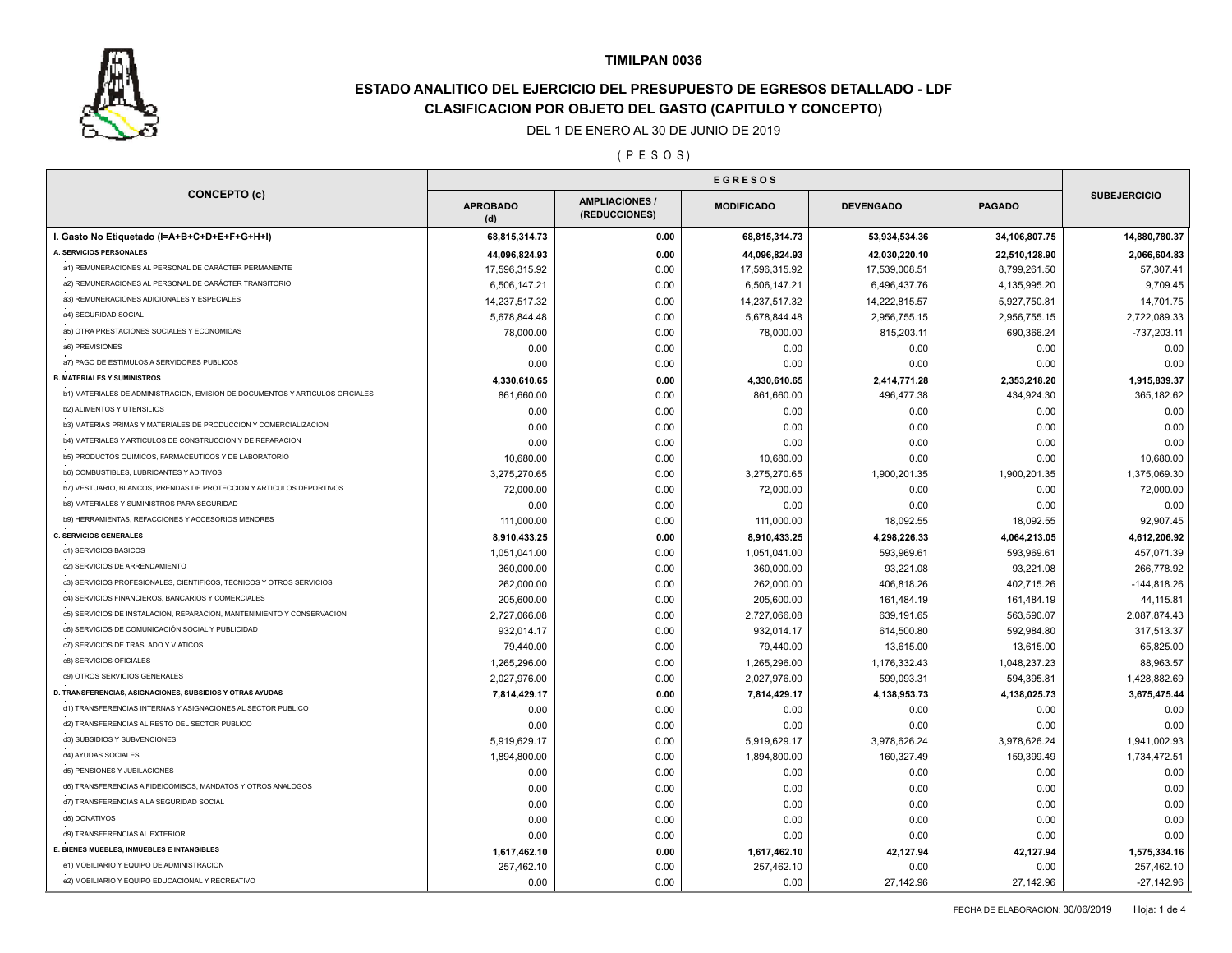

# **ESTADO ANALITICO DEL EJERCICIO DEL PRESUPUESTO DE EGRESOS DETALLADO - LDF CLASIFICACION POR OBJETO DEL GASTO (CAPITULO Y CONCEPTO)**

### DEL 1 DE ENERO AL 30 DE JUNIO DE 2019

## ( P E S O S )

|                                                                                                                | <b>EGRESOS</b>         |                                        |                   |                  |               |                     |
|----------------------------------------------------------------------------------------------------------------|------------------------|----------------------------------------|-------------------|------------------|---------------|---------------------|
| <b>CONCEPTO (c)</b>                                                                                            | <b>APROBADO</b><br>(d) | <b>AMPLIACIONES /</b><br>(REDUCCIONES) | <b>MODIFICADO</b> | <b>DEVENGADO</b> | <b>PAGADO</b> | <b>SUBEJERCICIO</b> |
| e3) EQUIPO E INSTRUMENTAL MEDICO Y DE LABORATORIO                                                              | 0.00                   | 0.00                                   | 0.00              | 0.00             | 0.00          | 0.00                |
| e4) VEHICULOS Y EQUIPO DE TRANSPORTE                                                                           | 1,360,000.00           | 0.00                                   | 1,360,000.00      | 0.00             | 0.00          | 1,360,000.00        |
| e5) EQUIPO DE DEFENSA Y SEGURIDAD                                                                              | 0.00                   | 0.00                                   | 0.00              | 0.00             | 0.00          | 0.00                |
| e6) MAQUINARIA, OTROS EQUIPOS Y HERRAMIENTAS                                                                   | 0.00                   | 0.00                                   | 0.00              | 14,984.98        | 14,984.98     | $-14,984.98$        |
| e7) ACTIVOS BIOLOGICOS                                                                                         | 0.00                   | 0.00                                   | 0.00              | 0.00             | 0.00          | 0.00                |
| e8) BIENES INMUEBLES                                                                                           | 0.00                   | 0.00                                   | 0.00              | 0.00             | 0.00          | 0.00                |
| e9) ACTIVOS INTANGIBLES                                                                                        | 0.00                   | 0.00                                   | 0.00              | 0.00             | 0.00          | 0.00                |
| F. INVERSION PUBLICA                                                                                           | 310,647.82             | 0.00                                   | 310,647.82        | 1,004,734.98     | 993,593.93    | $-694,087.16$       |
| f1) OBRA PUBLICA EN BIENES DE DOMINIO PUBLICO                                                                  | 310,647.82             | 0.00                                   | 310,647.82        | 1,004,734.98     | 993,593.93    | $-694,087.16$       |
| f2) OBRA PUBLICA EN BIENES PROPIOS                                                                             | 0.00                   | 0.00                                   | 0.00              | 0.00             | 0.00          | 0.00                |
| f3) PROYECTOS PRODUCTIVOS Y ACCIONES DE FOMENTO                                                                | 0.00                   | 0.00                                   | 0.00              | 0.00             | 0.00          | 0.00                |
| <b>G. INVERSIONES FINANCIERAS Y OTRAS PROVISIONES</b>                                                          | 0.00                   | 0.00                                   | 0.00              | 0.00             | 0.00          | 0.00                |
| g1) INVERSIONES PARA EL FOMENTO DE ACTIVIDADES PRODUCTIVAS                                                     | 0.00                   | 0.00                                   | 0.00              | 0.00             | 0.00          | 0.00                |
| g2) ACCIONES Y PARTICIPACIONES DE CAPITAL                                                                      | 0.00                   | 0.00                                   | 0.00              | 0.00             | 0.00          | 0.00                |
| g3) COMPRA DE TITULOS Y VALORES                                                                                | 0.00                   | 0.00                                   | 0.00              | 0.00             | 0.00          | 0.00                |
| g4) CONCESION DE PRESTAMOS                                                                                     | 0.00                   | 0.00                                   | 0.00              | 0.00             | 0.00          | 0.00                |
| g5) INVERSIONES EN FIDEICOMISOS, MANDATOS Y OTROS ANALOGOS<br>FIDEICOMISO DE DESASTRES NATURALES (INFORMATIVO) | 0.00                   | 0.00                                   | 0.00              | 0.00             | 0.00          | 0.00                |
| g6) OTRAS INVERSIONES FINANCIERAS                                                                              | 0.00                   | 0.00                                   | 0.00              | 0.00             | 0.00          | 0.00                |
| g7) PROVISIONES PARA CONTINGENCIAS Y OTRAS EROGACIONES ESPECIALES                                              | 0.00                   | 0.00                                   | 0.00              | 0.00             | 0.00          | 0.00                |
| H. PARTICIPACIONES Y APORTACIONES                                                                              | 0.00                   | 0.00                                   | 0.00              | 0.00             | 0.00          | 0.00                |
| h1) PARTICIPACIONES                                                                                            | 0.00                   | 0.00                                   | 0.00              | 0.00             | 0.00          | 0.00                |
| h2) APORTACIONES                                                                                               | 0.00                   | 0.00                                   | 0.00              | 0.00             | 0.00          | 0.00                |
| h3) CONVENIOS                                                                                                  | 0.00                   | 0.00                                   | 0.00              | 0.00             | 0.00          | 0.00                |
| I. DEUDA PUBLICA                                                                                               | 1,734,906.81           | 0.00                                   | 1,734,906.81      | 5,500.00         | 5,500.00      | 1,729,406.81        |
| i1) AMORTIZACION DE LA DEUDA PUBLICA                                                                           | 0.00                   | 0.00                                   | 0.00              | 0.00             | 0.00          | 0.00                |
| i2) INTERESES DE LA DEUDA PUBLICA                                                                              | 0.00                   | 0.00                                   | 0.00              | 0.00             | 0.00          | 0.00                |
| i3) COMISIONES DE LA DEUDA PUBLICA                                                                             | 0.00                   | 0.00                                   | 0.00              | 0.00             | 0.00          | 0.00                |
| i4) GASTOS DE LA DEUDA PUBLICA                                                                                 | 0.00                   | 0.00                                   | 0.00              | 0.00             | 0.00          | 0.00                |
| i5) COSTO POR COBERTURAS                                                                                       | 0.00                   | 0.00                                   | 0.00              | 0.00             | 0.00          | 0.00                |
| i6) APOYOS FINANCIEROS                                                                                         | 0.00                   | 0.00                                   | 0.00              | 0.00             | 0.00          | 0.00                |
| i7) ADEUDOS DE EJERCICIOS FISCALES ANTERIORES (ADEFAS)                                                         | 1,734,906.81           | 0.00                                   | 1,734,906.81      | 5,500.00         | 5,500.00      | 1,729,406.81        |
| II. Gasto Etiquetado (II=A+B+C+D+E+F+G+H+I)                                                                    | 86,805,158.07          | 0.00                                   | 86,805,158.07     | 13,257,473.91    | 6,181,342.44  | 73,547,684.16       |
| A. SERVICIOS PERSONALES                                                                                        | 4,400,595.67           | 0.00                                   | 4,400,595.67      | 4,229,506.18     | 1,998,364.20  | 171,089.49          |
| a1) REMUNERACIONES AL PERSONAL DE CARÁCTER PERMANENTE                                                          | 2,444,958.48           | 0.00                                   | 2,444,958.48      | 2,343,085.21     | 1,185,354.24  | 101,873.27          |
| a2) REMUNERACIONES AL PERSONAL DE CARÁCTER TRANSITORIO                                                         | 0.00                   | 0.00                                   | 0.00              | 0.00             | 0.00          | 0.00                |
| a3) REMUNERACIONES ADICIONALES Y ESPECIALES                                                                    | 1,955,637.19           | 0.00                                   | 1,955,637.19      | 1,886,420.97     | 813,009.96    | 69,216.22           |
| a4) SEGURIDAD SOCIAL                                                                                           | 0.00                   | 0.00                                   | 0.00              | 0.00             | 0.00          | 0.00                |
| a5) OTRA PRESTACIONES SOCIALES Y ECONOMICAS                                                                    | 0.00                   | 0.00                                   | 0.00              | 0.00             | 0.00          | 0.00                |
| a6) PREVISIONES                                                                                                | 0.00                   | 0.00                                   | 0.00              | 0.00             | 0.00          | 0.00                |
| a7) PAGO DE ESTIMULOS A SERVIDORES PUBLICOS                                                                    | 0.00                   | 0.00                                   | 0.00              | 0.00             | 0.00          | 0.00                |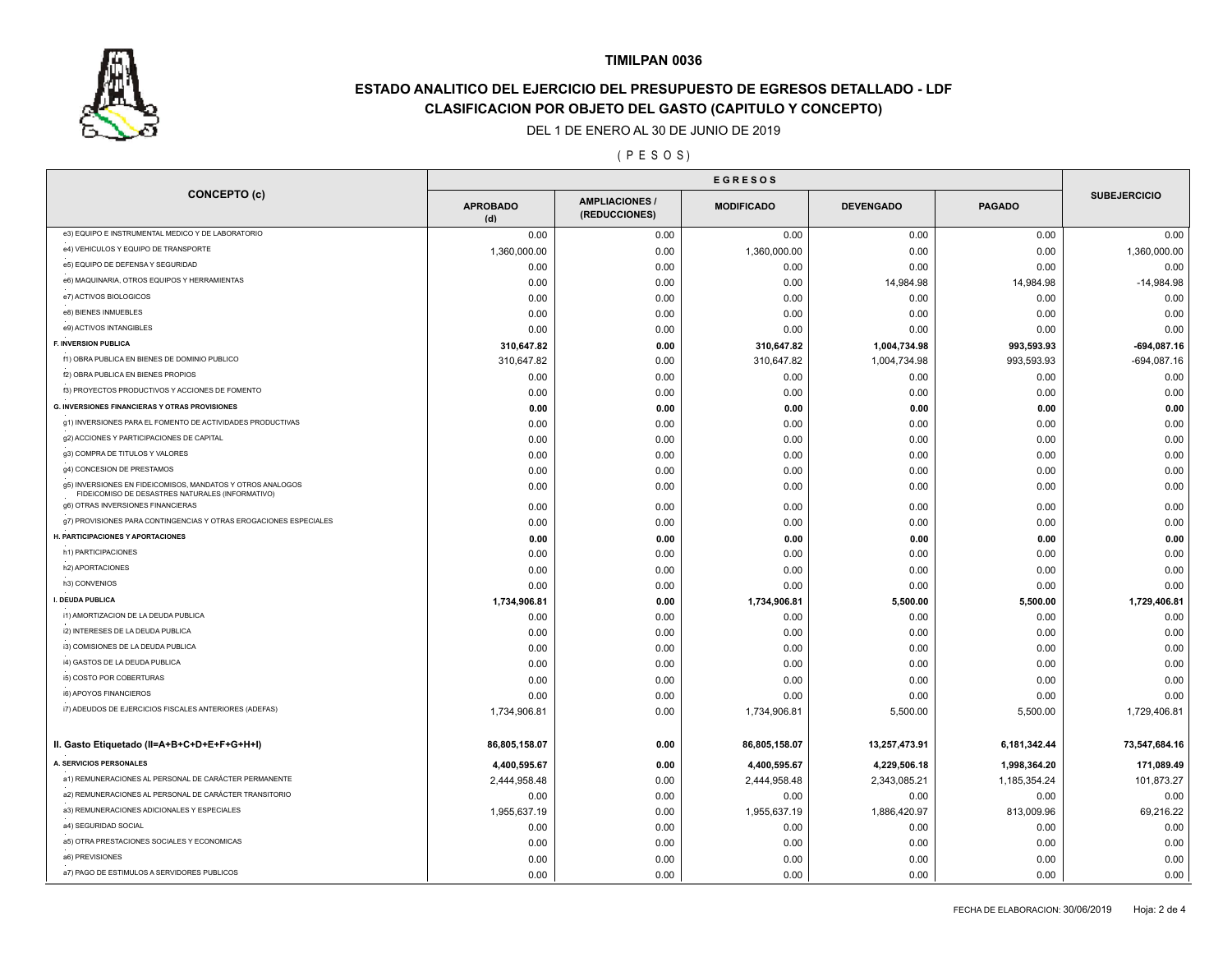

# **ESTADO ANALITICO DEL EJERCICIO DEL PRESUPUESTO DE EGRESOS DETALLADO - LDF CLASIFICACION POR OBJETO DEL GASTO (CAPITULO Y CONCEPTO)**

### DEL 1 DE ENERO AL 30 DE JUNIO DE 2019

( P E S O S )

| <b>CONCEPTO (c)</b>                                                           | <b>APROBADO</b><br>(d) | <b>AMPLIACIONES</b><br>(REDUCCIONES) | <b>MODIFICADO</b> | <b>DEVENGADO</b> | <b>PAGADO</b> | <b>SUBEJERCICIO</b> |
|-------------------------------------------------------------------------------|------------------------|--------------------------------------|-------------------|------------------|---------------|---------------------|
| <b>B. MATERIALES Y SUMINISTROS</b>                                            | 482,847.35             | 0.00                                 | 482,847.35        | 0.00             | 0.00          | 482,847.35          |
| b1) MATERIALES DE ADMINISTRACION, EMISION DE DOCUMENTOS Y ARTICULOS OFICIALES | 0.00                   | 0.00                                 | 0.00              | 0.00             | 0.00          | 0.00                |
| b2) ALIMENTOS Y UTENSILIOS                                                    | 0.00                   | 0.00                                 | 0.00              | 0.00             | 0.00          | 0.00                |
| b3) MATERIAS PRIMAS Y MATERIALES DE PRODUCCION Y COMERCIALIZACION             | 0.00                   | 0.00                                 | 0.00              | 0.00             | 0.00          | 0.00                |
| b4) MATERIALES Y ARTICULOS DE CONSTRUCCION Y DE REPARACION                    | 0.00                   | 0.00                                 | 0.00              | 0.00             | 0.00          | 0.00                |
| b5) PRODUCTOS QUIMICOS, FARMACEUTICOS Y DE LABORATORIO                        | 0.00                   | 0.00                                 | 0.00              | 0.00             | 0.00          | 0.00                |
| b6) COMBUSTIBLES, LUBRICANTES Y ADITIVOS                                      | 386,847.35             | 0.00                                 | 386,847.35        | 0.00             | 0.00          | 386,847.35          |
| b7) VESTUARIO, BLANCOS, PRENDAS DE PROTECCION Y ARTICULOS DEPORTIVOS          | 96,000.00              | 0.00                                 | 96,000.00         | 0.00             | 0.00          | 96,000.00           |
| b8) MATERIALES Y SUMINISTROS PARA SEGURIDAD                                   | 0.00                   | 0.00                                 | 0.00              | 0.00             | 0.00          | 0.00                |
| b9) HERRAMIENTAS, REFACCIONES Y ACCESORIOS MENORES                            | 0.00                   | 0.00                                 | 0.00              | 0.00             | 0.00          | 0.00                |
| <b>C. SERVICIOS GENERALES</b>                                                 | 7,617,806.11           | 0.00                                 | 7,617,806.11      | 3,903,236.07     | 3,753,236.07  | 3,714,570.04        |
| c1) SERVICIOS BASICOS                                                         | 7,074,488.51           | 0.00                                 | 7,074,488.51      | 3,889,156.15     | 3,739,156.15  | 3,185,332.36        |
| c2) SERVICIOS DE ARRENDAMIENTO                                                | 0.00                   | 0.00                                 | 0.00              | 0.00             | 0.00          | 0.00                |
| c3) SERVICIOS PROFESIONALES, CIENTIFICOS, TECNICOS Y OTROS SERVICIOS          | 403,000.00             | 0.00                                 | 403,000.00        | 0.00             | 0.00          | 403,000.00          |
| c4) SERVICIOS FINANCIEROS, BANCARIOS Y COMERCIALES                            | 1,440.00               | 0.00                                 | 1,440.00          | 2,015.92         | 2,015.92      | $-575.92$           |
| c5) SERVICIOS DE INSTALACION, REPARACION, MANTENIMIENTO Y CONSERVACION        | 138,877.60             | 0.00                                 | 138,877.60        | 0.00             | 0.00          | 138,877.60          |
| c6) SERVICIOS DE COMUNICACIÓN SOCIAL Y PUBLICIDAD                             | 0.00                   | 0.00                                 | 0.00              | 0.00             | 0.00          | 0.00                |
| c7) SERVICIOS DE TRASLADO Y VIATICOS                                          | 0.00                   | 0.00                                 | 0.00              | 0.00             | 0.00          | 0.00                |
| c8) SERVICIOS OFICIALES                                                       | 0.00                   | 0.00                                 | 0.00              | 0.00             | 0.00          | 0.00                |
| c9) OTROS SERVICIOS GENERALES                                                 | 0.00                   | 0.00                                 | 0.00              | 12,064.00        | 12,064.00     | $-12,064.00$        |
| D. TRANSFERENCIAS, ASIGNACIONES, SUBSIDIOS Y OTRAS AYUDAS                     | 8,270.83               | 0.00                                 | 8,270.83          | 0.00             | 0.00          | 8,270.83            |
| d1) TRANSFERENCIAS INTERNAS Y ASIGNACIONES AL SECTOR PUBLICO                  | 0.00                   | 0.00                                 | 0.00              | 0.00             | 0.00          | 0.00                |
| d2) TRANSFERENCIAS AL RESTO DEL SECTOR PUBLICO                                | 0.00                   | 0.00                                 | 0.00              | 0.00             | 0.00          | 0.00                |
| d3) SUBSIDIOS Y SUBVENCIONES                                                  | 0.00                   | 0.00                                 | 0.00              | 0.00             | 0.00          | 0.00                |
| d4) AYUDAS SOCIALES                                                           | 8,270.83               | 0.00                                 | 8,270.83          | 0.00             | 0.00          | 8,270.83            |
| d5) PENSIONES Y JUBILACIONES                                                  | 0.00                   | 0.00                                 | 0.00              | 0.00             | 0.00          | 0.00                |
| d6) TRANSFERENCIAS A FIDEICOMISOS, MANDATOS Y OTROS ANALOGOS                  | 0.00                   | 0.00                                 | 0.00              | 0.00             | 0.00          | 0.00                |
| d7) TRANSFERENCIAS A LA SEGURIDAD SOCIAL                                      |                        |                                      |                   |                  |               |                     |
| d8) DONATIVOS                                                                 | 0.00                   | 0.00                                 | 0.00              | 0.00             | 0.00<br>0.00  | 0.00<br>0.00        |
| d9) TRANSFERENCIAS AL EXTERIOR                                                | 0.00                   | 0.00                                 | 0.00              | 0.00             |               |                     |
| E. BIENES MUEBLES, INMUEBLES E INTANGIBLES                                    | 0.00                   | 0.00                                 | 0.00              | 0.00             | 0.00          | 0.00                |
| e1) MOBILIARIO Y EQUIPO DE ADMINISTRACION                                     | 332,537.90             | 0.00                                 | 332,537.90        | 0.00             | 0.00          | 332,537.90          |
| e2) MOBILIARIO Y EQUIPO EDUCACIONAL Y RECREATIVO                              | 180,000.00             | 0.00                                 | 180,000.00        | 0.00             | 0.00          | 180,000.00          |
|                                                                               | 0.00                   | 0.00                                 | 0.00              | 0.00             | 0.00          | 0.00                |
| e3) EQUIPO E INSTRUMENTAL MEDICO Y DE LABORATORIO                             | 0.00                   | 0.00                                 | 0.00              | 0.00             | 0.00          | 0.00                |
| e4) VEHICULOS Y EQUIPO DE TRANSPORTE                                          | 152,537.90             | 0.00                                 | 152,537.90        | 0.00             | 0.00          | 152,537.90          |
| e5) EQUIPO DE DEFENSA Y SEGURIDAD                                             | 0.00                   | 0.00                                 | 0.00              | 0.00             | 0.00          | 0.00                |
| e6) MAQUINARIA, OTROS EQUIPOS Y HERRAMIENTAS                                  | 0.00                   | 0.00                                 | 0.00              | 0.00             | 0.00          | 0.00                |
| e7) ACTIVOS BIOLOGICOS                                                        | 0.00                   | 0.00                                 | 0.00              | 0.00             | 0.00          | 0.00                |
| e8) BIENES INMUEBLES                                                          | 0.00                   | 0.00                                 | 0.00              | 0.00             | 0.00          | 0.00                |
| e9) ACTIVOS INTANGIBLES                                                       | 0.00                   | 0.00                                 | 0.00              | 0.00             | 0.00          | 0.00                |
| F. INVERSION PUBLICA                                                          | 69,301,128.81          | 0.00                                 | 69,301,128.81     | 5,124,731.66     | 429,742.17    | 64, 176, 397. 15    |
| f1) OBRA PUBLICA EN BIENES DE DOMINIO PUBLICO                                 | 69,301,128.81          | 0.00                                 | 69,301,128.81     | 5,124,731.66     | 429,742.17    | 64,176,397.15       |